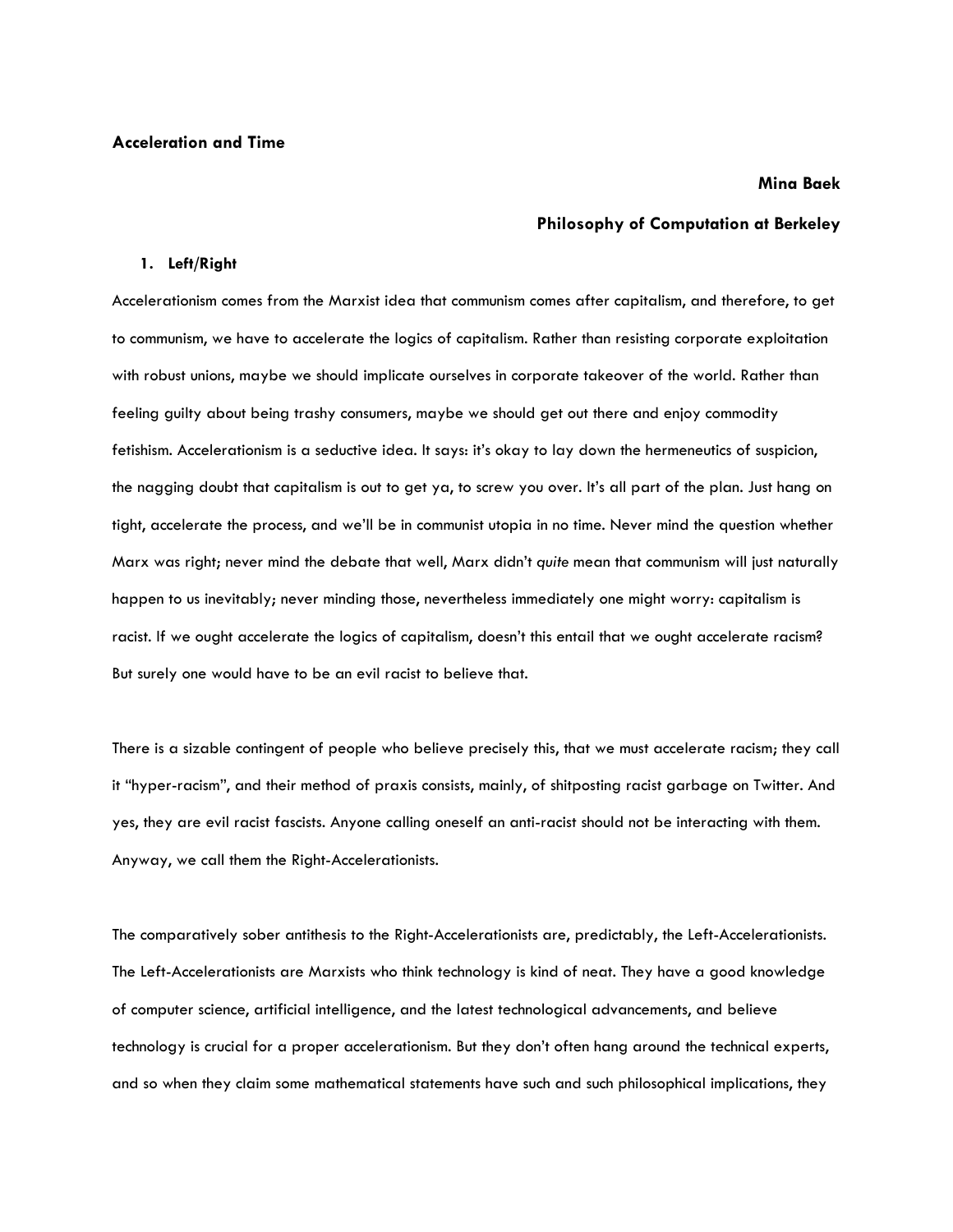are liable to go unchallenged. Emboldened, they often try to tackle what seems like the holy grail of computer science, Artificial General Intelligence (AGI).

#### **2. The Incoherence of the AGI**

*Intelligence and Spirit* by Reza Negarestani is one such attempt. There are many things wrong with this book, but I will focus on one technical mistake which destroys the book-length argument. In chapter 7, "This I, or We or It, the Thing, Which Speaks (Language as Interaction as Computation)", Mr. Negarestani attempts the argument that interaction is somehow more expressive than computation. Aside from the technical portion of the argument, which is incoherent, the motivation seems to be roughly that (1) interaction is analogous to the dialectic, and computation to deduction; (2) since we're all Hegelians here, we know the dialectic is superior to deduction; (3) so we know interaction is superior to computation. Rough as they are, I do not necessarily disagree with the second statement, and the third would logically follow from the first and second. It's just that the first statement fails to hold. Let me show exactly what is wrong with it.

Mr. Negarestani gets into his argument with a definition of the "classical Church-Turing computability thesis":

According to the classical Church-Turing computability thesis, computation can be modelled on a mathematical function. (344)

Already we're in trouble. This is *not* what the Church-Turing thesis says, "classical" or no. The thesis is controversial, and there are several variants, but the version pertaining to computability is usually put like this: "every effective computation can be carried out by a Turing machine". I do not know how Mr. Negarestani thought it acceptable to equate "can be carried out by a Turing machine" with "can be modelled on a mathematical function". A "mathematical function" is a far more ill-defined notion than a Turing machine. One way in which they differ is that a function is a mapping from input to output, and the output is assumed to exist. With a Turing machine, this assumption can no longer hold, because of the halting problem. While a mathematical function always outputs something, a Turing machine either outputs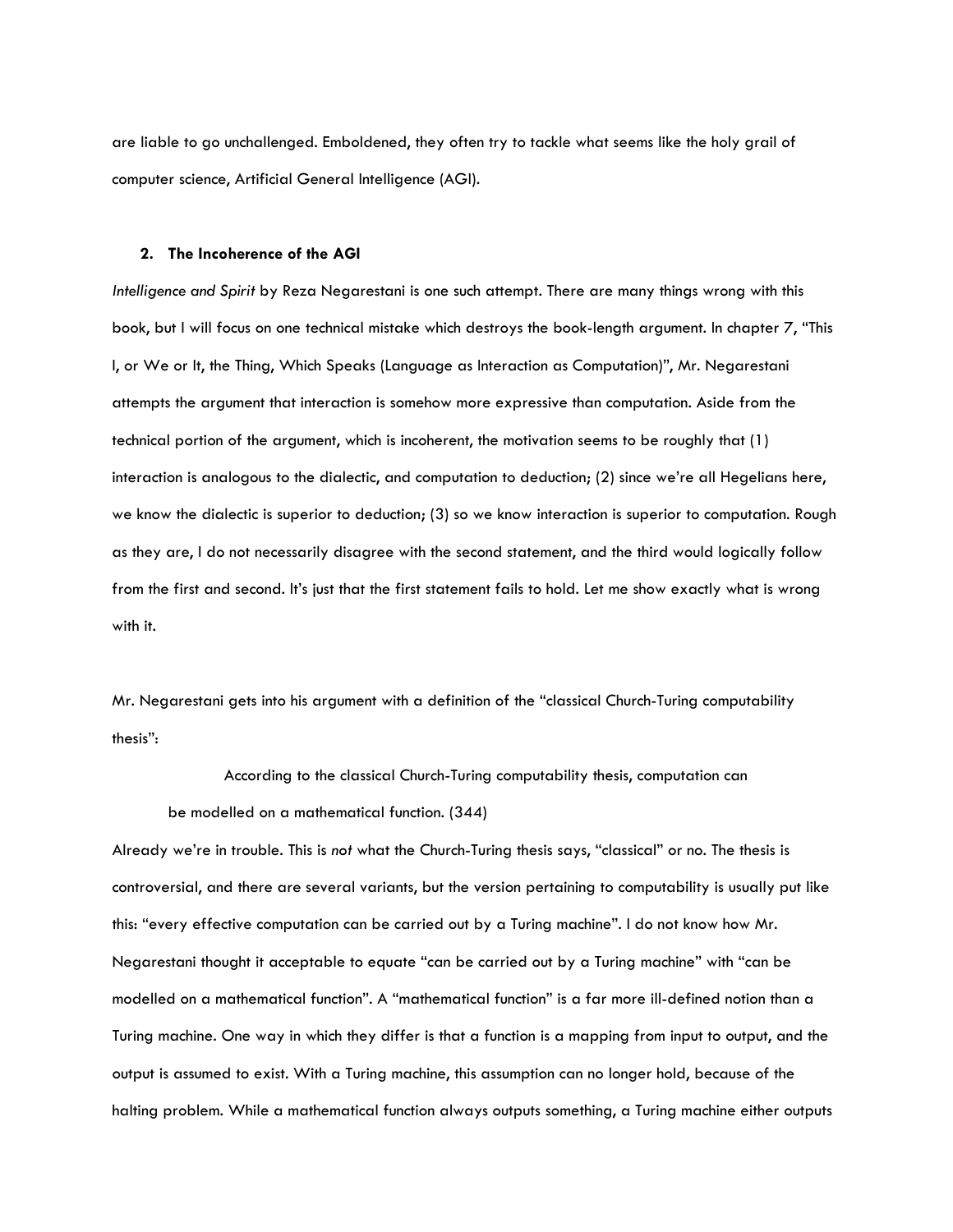something, or runs forever. This is a subtle point, and it is a point Mr. Negarestani is persistent on missing. In just another moment he says

> [Classical] computation runs into the same problem that deduction leads to, namely the riddle of epistemic omniscience according to which the total knowledge of an agent can be said to be deductively closed:

 $(K_a p \wedge (p \rightarrow q)) \rightarrow K_a q$ 

which says that if the agent *a* knows (*K*) the proposition *p* then it knows all its logical consequences *q*. (344)

It's unclear what is meant by "knows". Since Mr. Negarestani is arguing that "classical" computation is nothing but algorithmic deduction, and we're talking about deduction as epistemic power, we'll comfortably substitute "knows" with "deduces", then again "deduces" with "computes". Now the sentence paraphrases to: if the agent *a* computes the proposition *p* then it computes all its logical consequences *q*. Interpreting "logical consequences" as "outputs of the transition function", this sentence is correct, but is just the definition of what a Turing machine does and yields no new information. Since that's too easy, let's be more generous. Interpreting "logical consequences" as any possible computation of any Turing machine, computed sequentially, and interpreting "proposition" as "state of a Turing machine", the sentence is incorrect. Assume for the sake of contradiction it is correct. Furthermore, assume there is a Turing machine that represents the agent *a*. (This is a big assumption, one which requires defending, and one I will spend the latter half of the essay defending.) Let's call this Turing machine *T*. *T* had a state immediately before it computed the proposition *p*. Let's call this state *s*. Choose a Turing machine *M* whose computation goes from *p* to *s*. Now *a* is stuck in an infinite loop. It will not reach any of the other computation paths from any of the other Turing machines. So *a* does not know all *p*'s logical consequences *q* just because it knows the proposition *p*. So *a* is not epistemically omniscient. So computation does not run into the same problem deduction runs into. This is not a sleight of hand. *M*'s existence cannot be ruled out. This is guaranteed by the halting problem.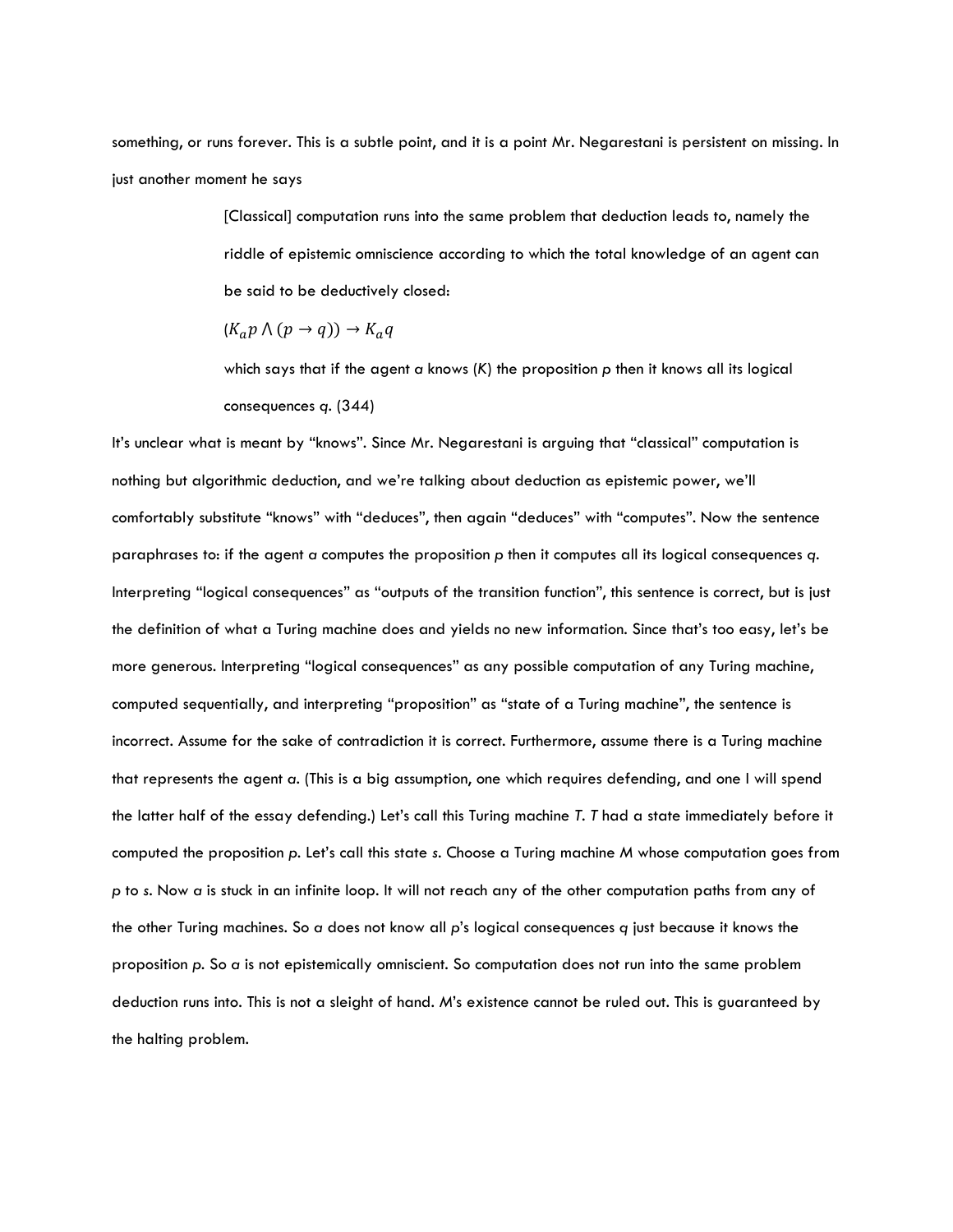Another quibble is with Mr. Negarestani's use of the notion of interaction. There are two relevant notions in computer science. One is grounded in computational complexity theory and deals with interactive proofs. This is a fascinating area of ongoing research, with many applications in cryptography and possibly philosophy. Interactive proofs are equal to polynomial space ( $IP = PSPACE$ ), which is also the complexity of (generalized) chess; multiprover interactive proofs are equal to nondeterministic exponential space (MIP = NEXP); quantum entangled multiprover interactive proofs are equal to recursive enumerability, or Turing-computability (MIP<sup>\*</sup> = RE). Another notion of interaction was advanced mostly by the late Peter Wegner (and his student Dina Goldin), computer scientist at Brown, who claimed that the interactive paradigm of computation is more powerful than algorithms. This is where Mr. Negarestani's ideas of interaction more powerful than computation take root. Wegner writes

> The hypothesis (aka Church's thesis) that the formal notion of computability by Turing machines corresponds to the intuitive notion of what is computable has been accepted as obviously true for 50 years. However, when the intuitive notion of what is computable is broadened to include interactive computations, Church's thesis breaks down.

(Peter Wegner, Why Interaction Is More Powerful Than Algorithms) This claim was made back in 1997. Since then, many computer scientists have debated its validity. Most agree the claim is wrong, not the least because Wegner ignores the rich research in interactive proofs, while talking about an obviously related notion (interaction). The Stanford Encyclopedia of Philosophy describes the debate:

> [Some] have proposed alternative models for computation which are inspired by the Turing machine model but capture specific aspects of current computing practices for which the Turing machine model is considered less suited. One example here are the persistent Turing machines intended to capture interactive processes. Note however that these results do not show that there are "computable" problems that are not Turing computable. These and other related proposals have been considered by some authors as reasonable models of computation that somehow compute more than Turing machines. It is the latter kind of statements that became affiliated with research on so-called hypercomputation resulting in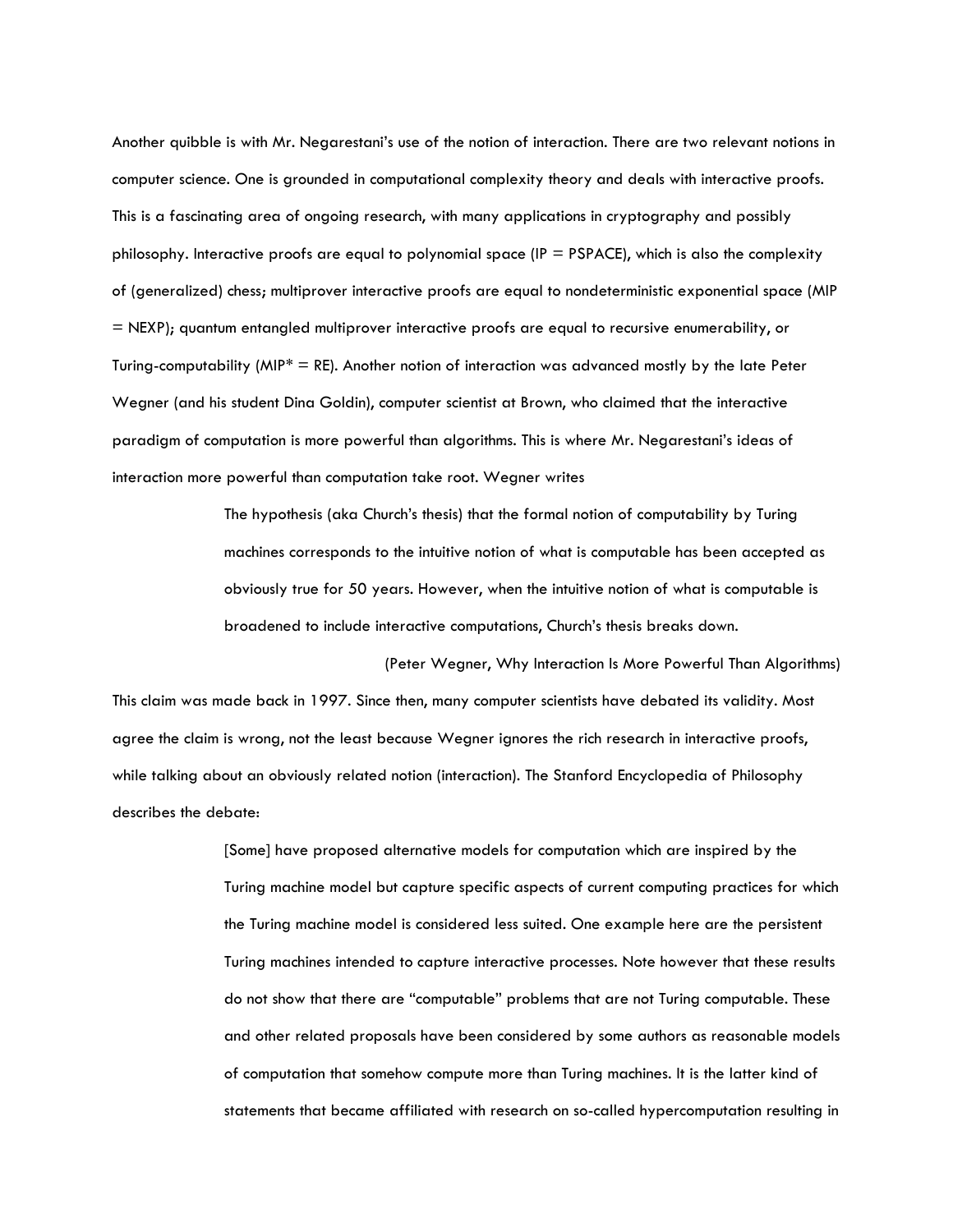the early 2000s in a rather fierce debate in the computer science community, see, e.g., Teuscher 2004 for various positions.

(Stanford Encyclopedia of Philosophy, Turing Machine, 3.1)

The debate has already happened, and I have no desire to relitigate it. My position is that the notion interaction is more powerful than computation is a load of bollocks. In my interactions with him, Mr. Negarestani demonstrated no knowledge of this very popular and very fierce debate, nor even acknowledged the possibility of such a debate, even while he is certainly aware that interaction being more powerful than computation (even if "more powerful" doesn't necessarily mean "able to compute more than Turing machines") is necessary for his book-length argument to work. Which raises a more serious question: does Mr. Negarestani know what he's talking about when he talks about computation, or is he merely syntactically outputting symbols he's copied from other books?

The technical problems of the book are many and egregious. Possibly the reason they were not publicly noticed before is because literally nobody cares. And that's very understandable. Chapter 7 is an esoteric technical section buried in the smack middle of a 600-page book, and I would bet at least a few dollars that nobody has actually read the whole thing. So why do I care? The problem doesn't reside in the technical details. The technical details are merely a symptom. The problem is in thinking AGI the holy grail of computer science. But the holy grail of computer science is the universal Turing machine. (From now on, I use the terms "universal Turing machine" and "universal machine" interchangeably.) Ignoring the universal machine, one forgoes the halting problem. Forgoing the halting problem, one deludes oneself into computing things that cannot be computed. Computing things that cannot be computed, one is in a state of sin. Evil resides here. Mr. Negarestani supposedly believes Plato overthrows all barriers to thought. But he remains entangled in an evil barrier of thought: computing things that cannot be computed.

It's easy to see why Right-Accelerationism cares about hyper-racism: they are but evil fascists. But why does Mr. Negarestani care about AGI? More broadly, why is AGI a problem for Left-Accelerationism? Because Left-Accelerationism needs an antithesis to hyper-racism. The antithesis to hyper-racism is not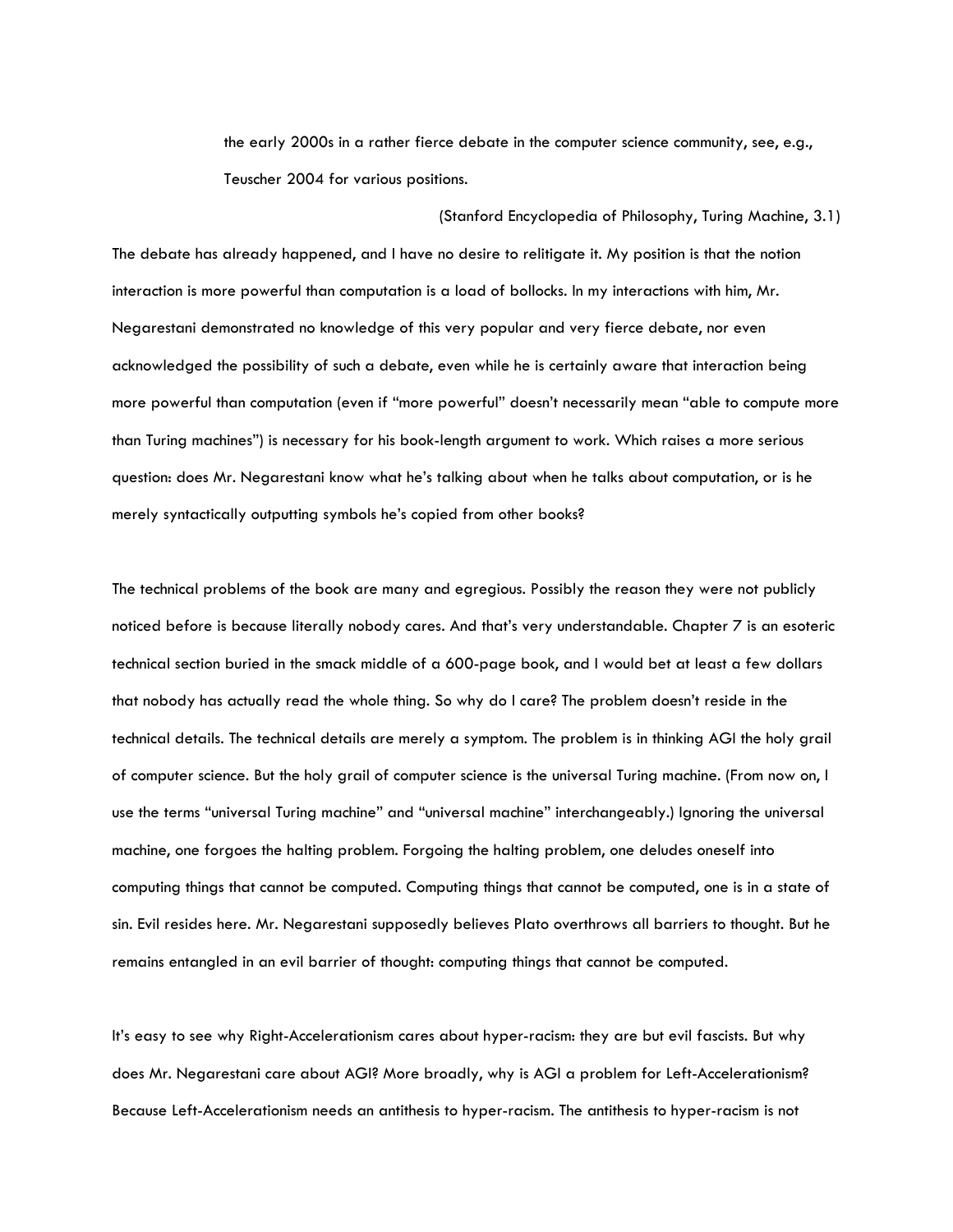hyper-anti-racism; it is hyper-whiteness. AGI is the whitest idea. It consists of the God complex that white people Artificially created their colonial subjects; the General complex fetishizing the universal, intellectual, white; the Intelligence complex of the eugenicist logic assigning moral worth by technical or linguistic complexity. These various delusions of the mind all inhere together in AGI, the whitest idea, a vanishing superlative moment of utter incoherence.

## **3. The Universal Machine**

What we say must seem stupid to the regulators; the unbroken code of our enchanted, inkantatory refreshment of the paraontological totality … is so much undercomputational nonsense to the ones who cannot see the con/sensual, contrarational beauty of blackness, the universal machine.

## (Fred Moten, The Universal Machine, 246)

But whiteness is not the topic of this essay. I would like for the topic of this essay to be blackness. Fred Moten concludes his three-part series *consent not to be a single being* as I quote above. What does Moten mean? I think the last statement is unambiguous: blackness is the universal (Turing) machine. We know, from Turing, that the universal machine is a machine that can simulate any machine. If whiteness is a set of specific machines, blackness is the universal machine which can simulate any of those machines. Blackness simulating whiteness manifests when Black people simulate white social life, code-switch. White people don't like being reminded of this. Moten writes about the visual artist Ad Reinhardt's objection to glossy black:

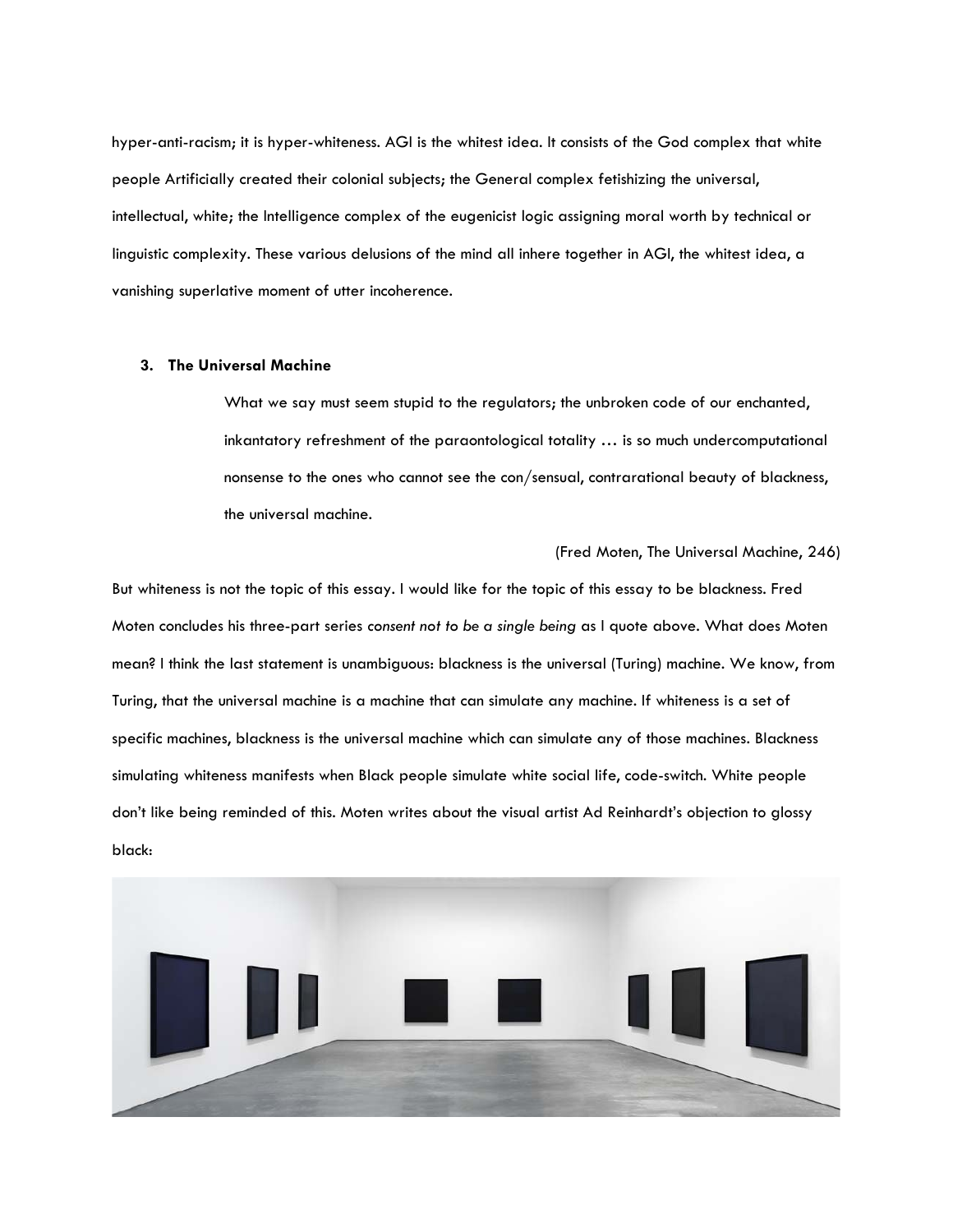Reinhardt dislikes glossy black because it reflects and because it is "unstable" and "surreal" ("B," 7). … Glossy black disturbs in its reflective quality: "It reflects all the [necessarily social] activity that's going on in a room" ("B," 7). But this is also to say that glossy black's reflection of the irreducibly social is problematic precisely insofar as it disrupts the solipsism of genuine intellectual reflection that painting is supposed to provide. (Fred Moten, The Universal Machine, 162)

Moten locates Reinhardt's discomfort with glossy black in his discomfort with the reflective quality of blackness. Reinhardt is disturbed by glossy black's reflecting "all the [necessarily social] activity that's going on in a room". The purpose of his abstract paintings, after all, is to evoke "genuine intellectual reflection" that is nothing but "solipsism"; what is merely intellectual is nothing but insufferable solipsism. But how do we know if Moten is not the one engaging in solipsism? After all, his prose can be very opaque. Part of my task is to elucidate what he means in formal language.

Earlier we examined Mr. Negarestani's statement that "if the agent *a* knows (*K*) the proposition *p* then it knows all its logical consequences *q*". We paraphrased this slightly to "if the agent *a* computes the proposition *p* then it computes all its logical consequences *q*". Then I made a surprising claim: a Turing machine representing the agent *a* exists; and if so, the sentence is incorrect under a very reasonable formal interpretation. Why do I think this, and what sort of Turing machine do I think is *a*? I think *a* is a universal machine. A corollary is that I think all agents, in general, are universal machines, because demarcating universal machines with non-universal machines, in general, just runs into the halting problem, unless we know a specific semantic content about the agent. Here is why. Suppose *a* is, in fact, a universal machine, but *b* thinks *a* is not a universal machine. Now, a minimally computational view of mind commits us to say that when *b* is thinking, *b* is doing computation. So *b* is computing *a* to be not a universal machine; *b*, the regulator, considers *a* to be stupid undercomputational nonsense. But we have assumed that *a* is, in fact, a universal machine. So not only is *b* wrong, *b*'s wrongness is precisely what makes *b* not a universal machine. *b* is not capable of simulating this correct machine: the machine that says *a* is a universal machine. In fact *b* is just that machine: that machine which refuses to simulate this machine. So *b* is not a universal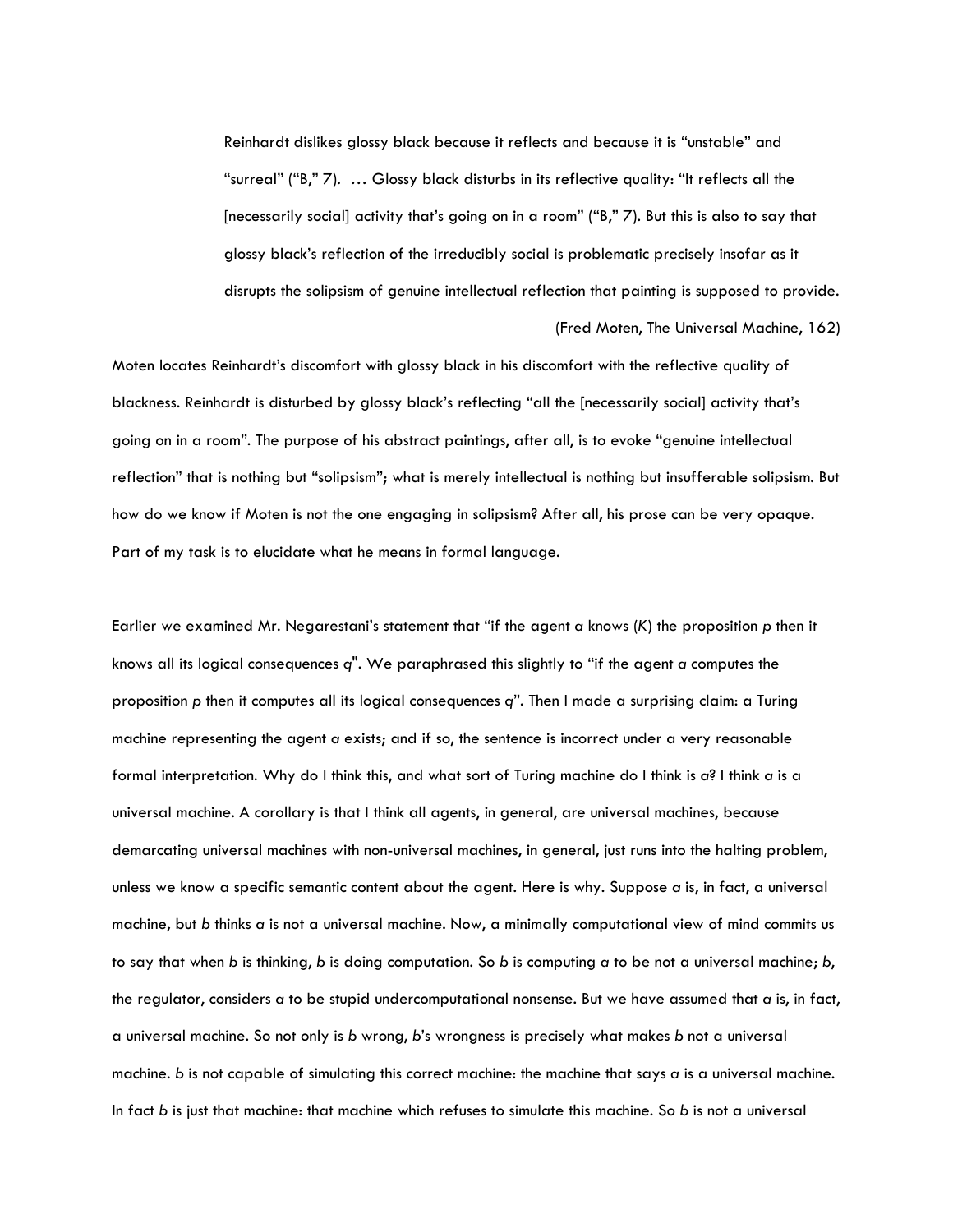machine, and *for no reason but for the reason that it thinks* a *is not a universal machine.* If *b* cannot see the con/sensual, contrarational beauty of blackness, the universal machine, if *b* rejects the glossy blackness which reflects white social life, *b* is a cop, or a solipsist. Alternatively, suppose *a* is not a universal machine, and *b* thinks *a* is not a universal machine. This case is simply boring. Nothing ever happens. *b* is correct, but so what? If there are no universal machines, there is no uncomputability. What sort of world is that, where everything is determined by the curse of epistemic omniscience, a world we cannot, despite Mr. Negarestani's valiant efforts, escape with solipsism about interaction more powerful than computation?

(There is precisely one case where interaction may be, in fact, more powerful than computation –quantum entangled multiprover interactive proofs are able to solve the halting problem ( $MIP^* = RE$ ). This discovery in January 2020 is a 206-page tour-de-force of the greatest minds in computational complexity. I would very much like to think, though have little evidence to claim, its philosophical implications are that: if love is quantum entanglement, as some quantum physicists sometimes claim, then lovers can do anything, including computing the uncomputable. If Mr. Negarestani wants to believe interaction can be more powerful than computation, and he wants to make a formal case for this belief, I suggest he head to arxiv.org/abs/2001.04383 and stay there for the next few months.)

#### **4. Blacceleration**

What is nothingness? What is thingliness? What is blackness? What's the relationship between blackness, thingliness, nothingness, and the (de/re)generative operations of what Deleuze might call a life in common? Where do we go, by what means do we begin, to study blackness? Can there be an aesthetic sociology or a social poetics of nothingness? Can we perform an anatomy of the thing or produce a theory of the universal machine? (Fred Moten, The Universal Machine, 197)

[B]laccelerationism neither "take[s] the side of an inherited image of the human against the universal history of capital and dream of 'leaving this world,'" nor does it "accept that 'the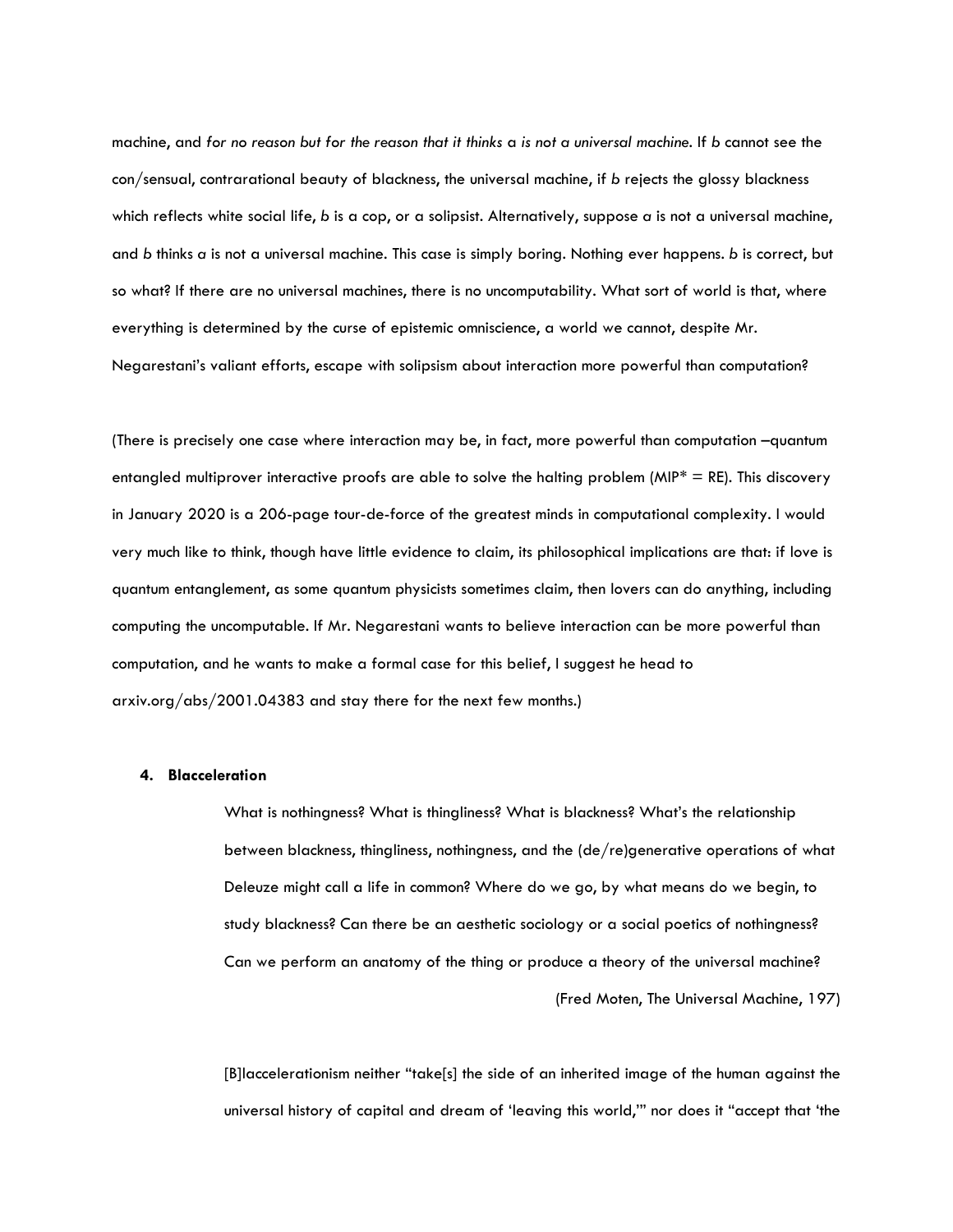means of production are going for a revolution of their own.'" Rather, it takes a long view of history wherein these positions merge in the form of the living capital, speculative value, and accumulated time stored in the bodies of black already-inhuman (non)subjects.

(Aria Dean, Notes on Blacceleration)

Accelerationism comes from the Marxist idea that communism comes after capitalism. Right-Accelerationism thinks the solution is hyper-racism; they are racists. Left-Accelerationism thinks the solution is AGI; they are incels. We may see Right-Accelerationism as identifying itself as the subject of capitalism, and therefore theorizing the object of capitalism: the objectification and dehumanization and, finally, genocide of racialized peoples. We may see Left-Accelerationism as identifying itself with the object of capitalism, and therefore theorizing the subject of capitalism, which it attempts to find in Geist, World-Spirit, AGI, whatever form its delusion conveniently takes at the moment. But subjecthood and objecthood are alwaysalready under dialectic. The two accelerationisms pass over into each other in a deadlock, not advancing an inch. Problematically, they do not see the possibility of any other kind of accelerationism. What's there except right and left? How about backwards?

Let's take a step back and consider the world before capitalism. The capitalists who deploy their capital and start their capitalist circuits had to get their initial capital somewhere before capitalism as a historic era began in earnest. The accumulation of this initial capital is what Marx calls primitive accumulation. Historical records point to an obvious source of primitive accumulation: the Atlantic slave trade. Scholars of racial capitalism theorize that capitalism is always racial capitalism. If they are right, capitalism will end roughly when the Atlantic slave trade's reverberations reach its end, material, libidinal, or rational. In *Notes on Blacceleration,* Aria Dean writes:

> As elaborated by Wilderson, Spillers, Hartman, and others, racial capitalism proposes that there is an unthought position beyond the worker—that of the slave—that is crucial to the construction of civil society, and to "the drama of value," in the first place. Any analysis of capital that does not begin here makes a fatal mistake.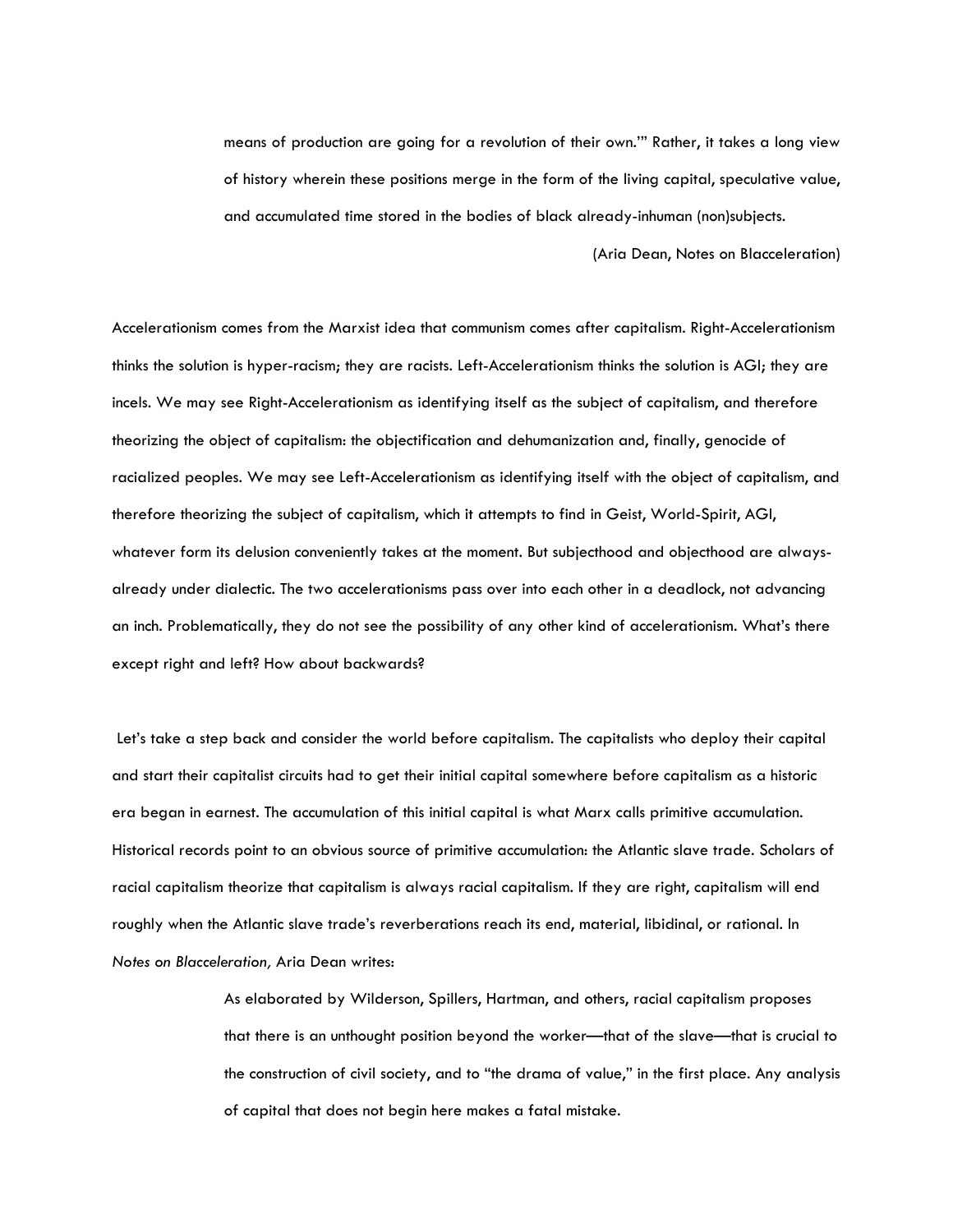So the picture of capitalism as a struggle between the proletariat (object) and bourgeoisie (subject) is shortsighted. The slave occupies an "unthought position beyond the worker". The "drama of value" which constitutes capitalism began with the slave, and it cannot end without the resolution of the slave. Ignoring this, accelerationisms left and right make a fatal mistake.

> [B]laccelerationism neither "take[s] the side of an inherited image of the human against the universal history of capital and dream of 'leaving this world,'" nor does it "accept that 'the means of production are going for a revolution of their own.'" Rather, it takes a long view of history wherein these positions merge in the form of the living capital, speculative value, and accumulated time stored in the bodies of black already-inhuman (non)subjects.

The Right-Accelerationists dream of 'leaving this world', persistently harping on about the Outside. The Left-Accelerationists think 'the means of production are going for a revolution of their own', and one expression of this is in AGI. Blaccelerationism alternately theorizes the "black already-inhuman (non)subjects". I find an expression of this (non)subject in the thinghood of the universal machine, which can simulate any machine.

Earlier I asked if Mr. Negarestani is simply performing syntactic operations, copying symbols from another book to his own, not really knowing what's going on. Let's call this notion Negarestani's Room. One may think that, if blackness is merely simulating whiteness, it is doing nothing more than what Negarestani's Room is doing. But this is not so. Merely syntactic copying is in fact insufficient for semantics. Simulation is not merely syntactic copying. Simulation of thought encompasses body, touches body, deploys semantics. To simulate another is to consent not to be a single being. The consent, however, does not necessarily go both ways. In this way the sex worker, who consents to have sex with the client, s(t)imulates the client's every fantasy. But the sex worker is not in love with the client, however they may s(t)imulate so that it appears like so. In a sense, the sex worker does not have sex with the client, while the client has sex with themselves. The sex worker can s(t)imulate the client; the client cannot s(t)imulate the sex worker. In this way, the sex worker epistemologically eclipses the client.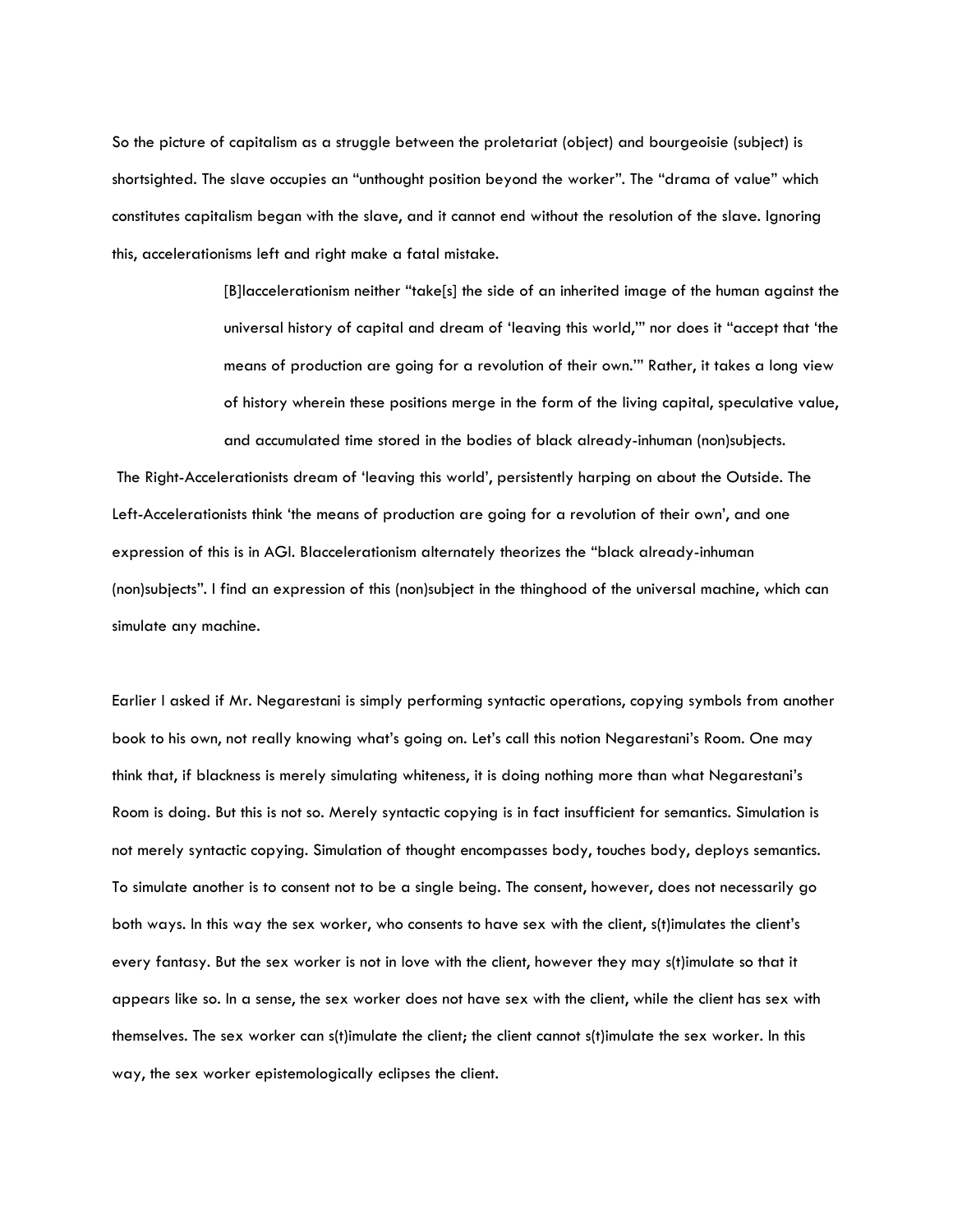A universal machine can simulate any machine. So is a universal machine a subject? It is not a subject, or at least not merely that, for it can simulate any subjecthood. Is a universal machine an object? It is not an object, or at least not merely that, for it can simulate any objecthood. But if not subject nor object, what is it? We may only say it is a *thing*, or *things*, or a form of *thinghood* which rejects the logic of pluralization. To assign subjecthood or objecthood to the universal machine – to be computing thinghood which is uncomputable – is to be in a state of sin. Evil resides here. To escape the state of sin, one would consent to simulating others. One would consent to be a universal machine. One would consent not to be a single being. One would take flight into thinghood.

The universal machine epistemologically eclipses any non-universal machine. This does not mean the universal machine is epistemologically omniscient. The universal machine simply knows we can't compute us, which is easier to know than for one to know one can't compute another self.

# **5. Ecological Blaccelerationism**

In order to use coal as fuel, I must combine it with oxygen, and for this purpose transform it from the solid into the gaseous state (for carbon dioxide, the result of the combustion, is coal in this state: F.E.), i.e. effect a change in its physical form of existence or physical state.

# (Karl Marx, Capital Vol. 2, 208)

Say we take flight. What next? What's been catching at our breaths all this time, what's been shivering without halt in our lungs all this time, but what we've been ignoring. Our attention must be turned to ongoing ecological devastation, which is severe everywhere, but most severe in the Global South. Acceleration, distance per time unit squared, is a function of time. But we are running out of time. The only accelerationism relevant today is an ecological blaccelerationism.